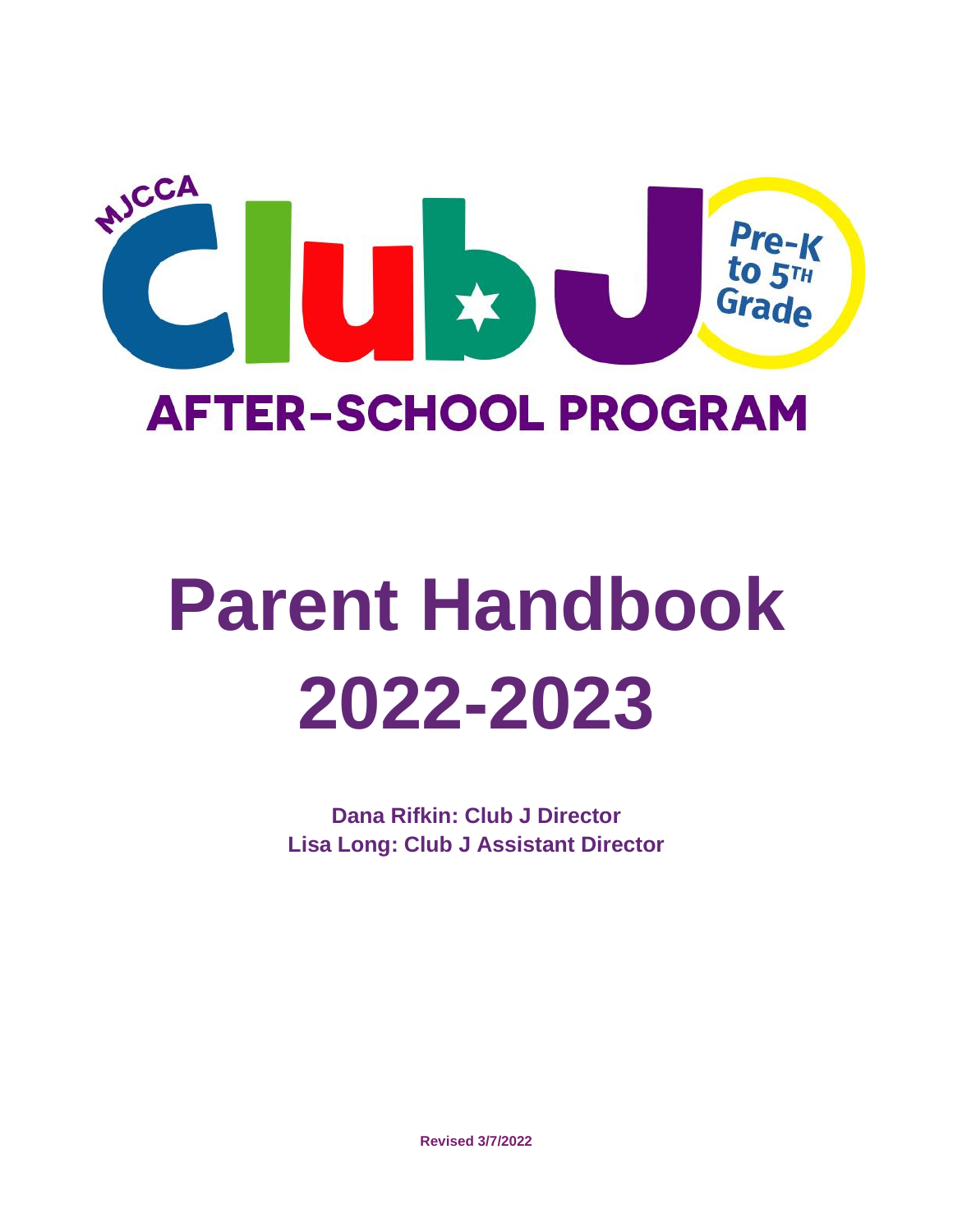## **Table of Contents**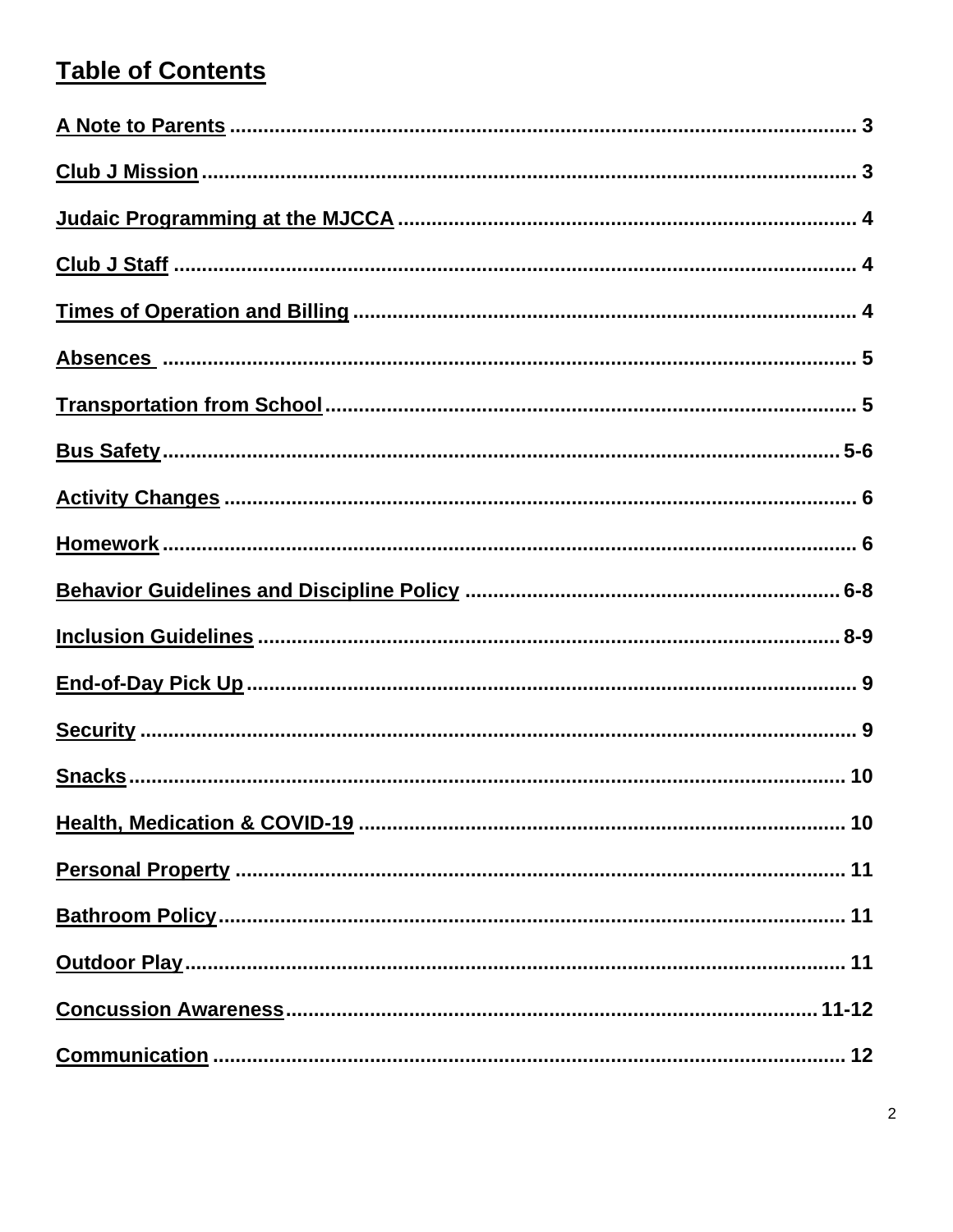## <span id="page-2-0"></span>**A Note to Parents**

Welcome to Club J! This year is going to be fun, wonderful, enriching – and different – at Club J! We are preparing for the new school year with the health and safety of our children, staff, and families as top priority. As the Marcus JCC has done with all its programs and operations since the pandemic began, we are planning for Club J 2022-2023 in accordance with public health guidelines.

We will continue to be in communication with and following recommendations of public health officials, the CDC, and Bright from the Start. We will adapt, if/as guidelines change our procedures and protocols to ensure we are following the latest guidelines.

We cannot wait for your family to be part of our Club J family this year! If you have any questions or concerns, please know we are always here to talk.

Please read this handbook carefully and thoroughly. We expect parents to help establish open communication with the Club J Directors. Please take the time to read all written and email communications that are sent home from our program to stay up-to-date on policy changes and/or special programming opportunities. Here is some important contact information for you to use during the school year to reach us at Club J:

Dana Rifkin: 678.812.4058 or [dana.rifkin@atlantajcc.org](mailto:dana.rifkin@atlantajcc.org) Lisa Long: 678.812.4065 or [lisa.long@atlantajcc.org](mailto:lisa.long@atlantajcc.org) Jodi Sonenshine: 678.812.3761 or [Jodi.Sonenshine@atlantajcc.org](mailto:Jodi.Sonenshine@atlantajcc.org) Front Desk of MJCCA (to be used if you are unable to contact us and it is an emergency): 678.812.4000 Club J Email: [clubj@atlantajcc.org](mailto:clubj@atlantajcc.org)

## <span id="page-2-1"></span>**Club J Mission**

The mission of Club J is to serve the Jewish community and the community at large by promoting caring relationships among children and adults, enabling children to develop their interests and expand their abilities, and offering children a sense of belonging to a greater community for which we are all responsible.

#### <span id="page-2-2"></span>**Goals**

- Create a safe and fun environment where children can develop friendships and explore new ideas.
- Ensure that all children complete their homework daily.
- Help children to develop empathy for others and learn to accept people's differences.
- Build self-confidence in children by helping them to expand their abilities and discover how their actions impact their relationships with others.
- Offer a variety of social, recreational, cultural, and community service activities.
- Teach Jewish values and traditions to children for them to understand their importance in, and responsibility to, our community and the world.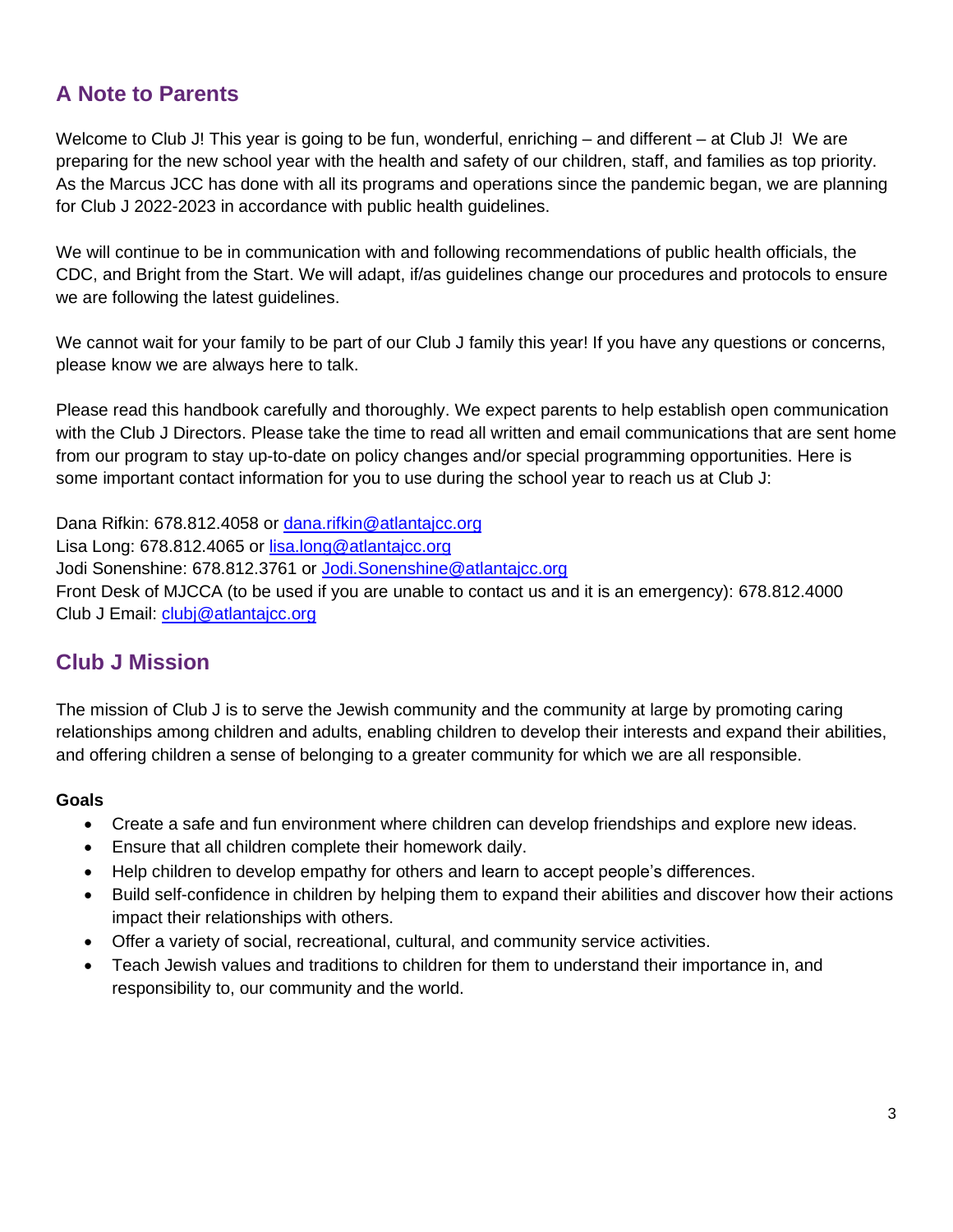## <span id="page-3-0"></span>**Judaic Programming at the MJCCA**

The programs for children at the MJCCA celebrate Jewish traditions and draw from a code of ethics that teaches us to respect and care for the Earth and all its inhabitants. Our MJCCA community is connected through this circle of care and respect, which expands to the broader world of all human life and nature. While we seek to affirm our Jewish children's cultural identity and enhance families' exploration of Judaism, we also honor and learn from the diverse experiences and traditions of all who participate in our programs.

Children enrolled in Club J will participate in a Shabbat celebration each Friday, in addition to numerous Judaic cultural and holiday activities throughout the year. These activities are a source of great joy and pride in our community, and we hope that all the people from diverse backgrounds participating in our programs will gain an appreciation for the depth and beauty of our heritage.

We welcome your questions about our Judaic programming and will make every effort to keep children and parents informed about these activities throughout the year.

## <span id="page-3-1"></span>**Club J Staff**

All the Club J counselors participate regularly in school-aged trainings and workshops which are overseen by Bright from the Start, our licensing agency. Club J staff members are also certified in CPR, First Aid, and AED use. Counselors have also had additional training specific to COVID-19. Counselors strive to be trusted guides, while also ensuring that the children are actively and safely engaged in a range of engaging and fun experiences.

## <span id="page-3-2"></span>**Times of Operation and Billing**

Club J is housed on the MJCCA's 52-acre Zaban Park campus. We enroll children from Pre-K through 5th grade. Please note that our program closes for several religious and secular holidays throughout the year. Please refer to our calendar for specific dates of operation and closings. Club J hours are from 2:00pm through 6:00pm, Monday through Friday.

All Club J participants must be current members of the MJCCA (part of a Family or Single Parent membership in good standing). Club J is a 10-month program (August-May). Fees are determined according to your child's scheduled attendance and are divided into 10 equal payments, billed monthly from August 2021 to May 2022, regardless of the number of days Club J is operating each month. Charges for Club J are debited from your credit card or checking account on the 3rd of every month. Any changes in your child's enrollment schedule must be approved in advance and are subject to a \$25 change fee per change. Please provide written notification two weeks prior to the date the change will go into effect. Refunds for absences or missed days are not issued.

A \$50 non-refundable registration fee and \$100 deposit per child is due at time of registration. The \$100 deposit will be applied to the final Club J payment. Registration fees and deposits are non-refundable and nontransferable after June 30, 2022. Tuition rates do not include membership to the MJCCA nor costs associated with School's Out Camps.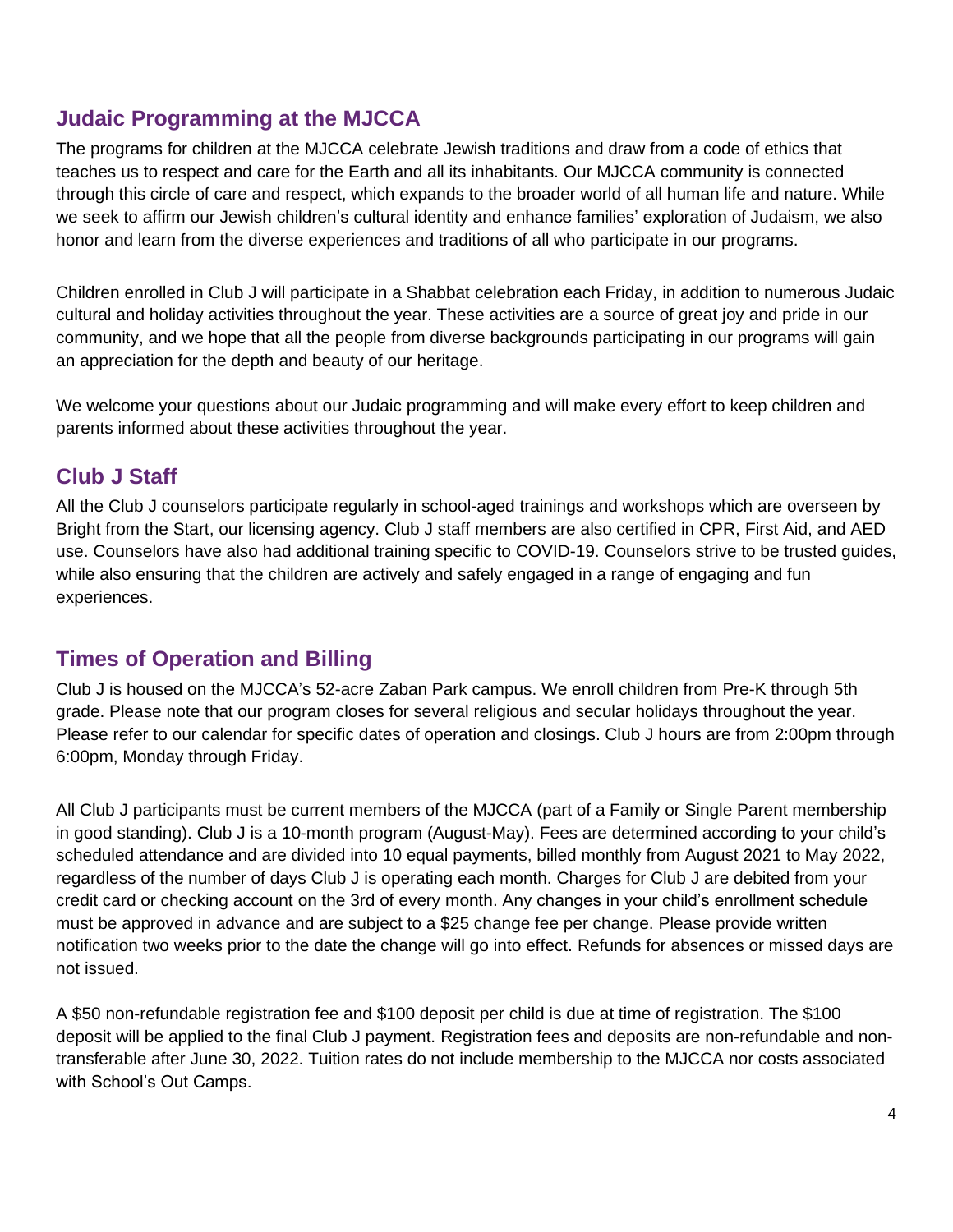### <span id="page-4-0"></span>**Absences**

Please submit a [Club J Mail Form](https://atlantajcc.formstack.com/forms/cj_mail) or email [clubj@atlantajcc.org](mailto:clubj@atlantajcc.org) to notify Club J if your child will not be attending our program on a regularly scheduled day. Please be sure to include the name of your child's school.

Club J must be notified no later than **11:00 pm (noon)** that day if your child will not attend, as this helps to avoid enacting our missing child procedures.

## <span id="page-4-1"></span>**Transportation from School**

Transportation is available from the following schools: Austin Elementary, Chesnut Elementary, The Davis Academy (both campuses), Dunwoody Elementary (both campuses), The Epstein School, Kingsley Elementary, Montgomery Elementary, and Vanderlyn Elementary. Bus spaces will be filled on a first-come, first-served basis. If your child is getting dropped off at Club J by car or a bus not on our list, a parent must arrange for their child to be brought to the Club J desk for check in.

Counselors will accompany the children on a Club J bus. Counselors will check the students onto the bus and ensure that everyone exits the bus upon arrival at the MJCCA. They will also maintain a safe and secure bus ride. The bus counselors will be in constant communication with a Club J Director via cell phone.

#### **Below are the steps taken when we have not received notification of an absence.**

- The Club J bus will not leave the school until it is confirmed whether the child is riding or not riding (which can delay pickup from additional schools).
	- $\circ$  Counselors call the main office of the school to find out if the child is absent or went home early. o If school confirms absence, the bus leaves.
- If school cannot confirm absence, counselors will call the parent(s) to confirm the child's location status.
	- $\circ$  If the counselors cannot reach the parent(s), they will call a Club J Director to get confirmation on the child's location status.
	- o A Club J Director will contact parents to confirm location.
	- $\circ$  If no contact is reached, the bus will wait 10 additional minutes before returning to the MJCCA.

## <span id="page-4-2"></span>**Bus Safety**

Club J strives to provide a safe, well-supervised, and fun experience to all its participants, including while riding the bus. Children will be counted and marked on the roster as they leave the bus. Bus seats will be checked to ensure that no one is left behind. At no time will behaviors be permitted that endanger the safety of children or staff. Disrupting the driver, standing up or changing seats while the vehicle is moving; throwing things; putting hands or heads out the window; fighting; yelling; not listening to the bus counselor, driver, or other staff members on the bus; removing clothing; or using foul or adult language, gestures, or actions; are all considered to be inappropriate behaviors and will not be tolerated. **Please assist us with explaining to your child what behaviors are and are not appropriate on the bus and what the consequences are of inappropriate behavior.**

Should these rules and regulations not be adhered to, the following consequences will be instituted: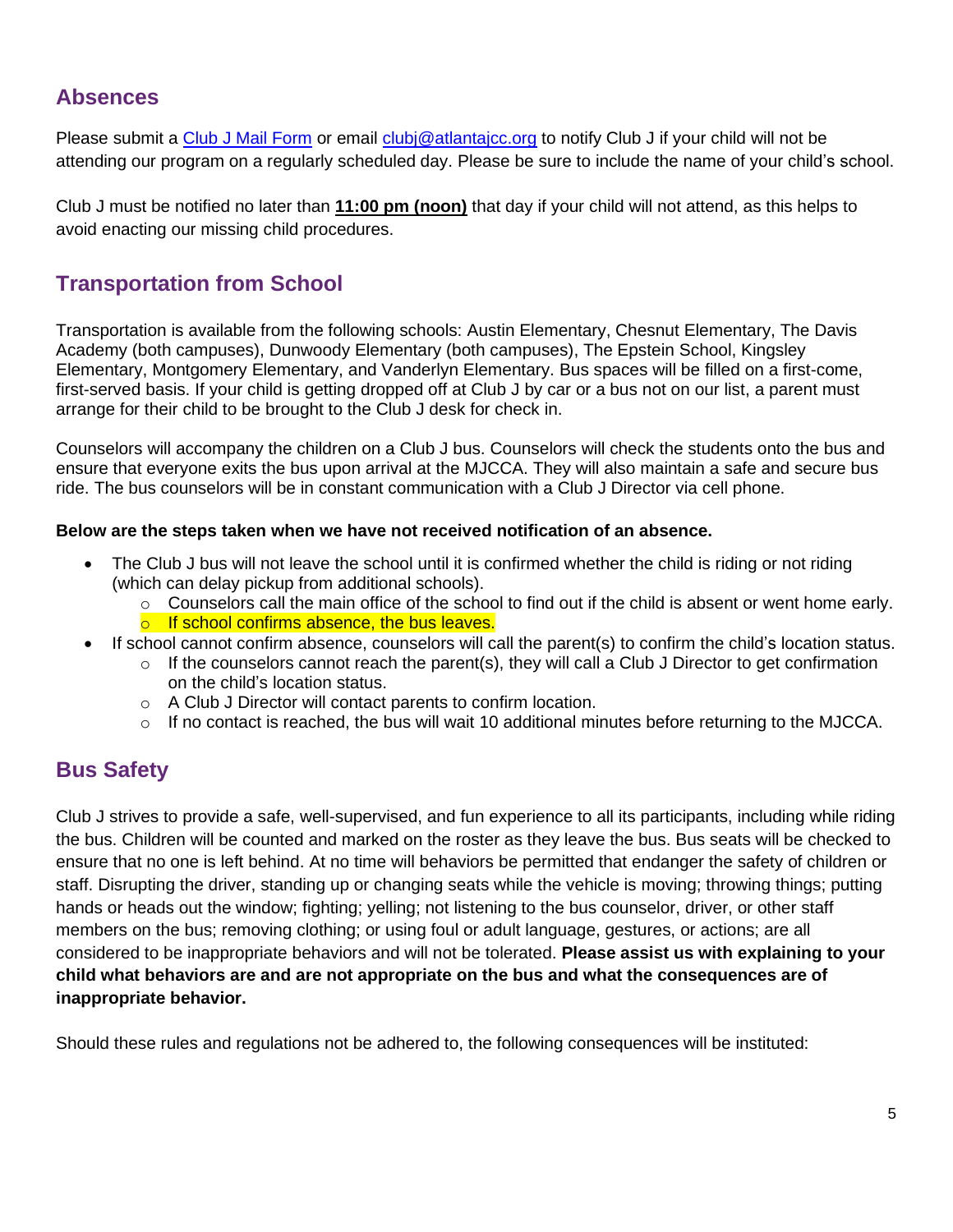**First Occurrence**: The first time an incident happens, there will be a verbal warning from staff to the child. If the behavior does not stop immediately, the child will be reported to a Club J Director, at which time a parent may be called or advised of the situation.

**Second Occurrence**: The second time an incident happens, the bus counselor or driver will report the issue to a Club J Director and there will be a phone call home. **In the case where severe behavior occurs on the bus, the child may be given a one- to three-day suspension from the Club J bus. (No refund)**

**Third Occurrence**: The third time an incident occurs, there will be a second phone call home from a Club J Director. A three-day suspension from the Club J bus will be given. **(No refund)**

**Fourth Occurrence**: The fourth incident will result in a one-month suspension of child's transportation privileges. **(No refund)**

Once a fourth incident has taken place, any child returning after a one-month suspension will be on probation with the Club J transportation and will be subject to immediate dismissal from Club J transportation without a refund, should any further problems occur.

## <span id="page-5-0"></span>**Activity Changes**

Any additions or changes to your child's activity schedule must be done **24 hours in advance** and communicated to a Club J Director by phone or email, as well as the director of that specific program. Otherwise, we cannot guarantee the change.

## <span id="page-5-1"></span>**Homework**

Our counselors help children with their homework during homework time. Staff are instructed to help children stay focused and assist in the completion of assigned homework; not to correct the assigned homework. They are not responsible for re-teaching material learned in class.

## <span id="page-5-2"></span>**Behavior Guidelines and Discipline Policy During Club J**

The MJCCA wants all our children to have a great time when they participate in Club J. We feel it is our responsibility to engage children in fun and meaningful group activities that give them a sense of belonging and freedom to express themselves. We understand that praise and positive reinforcement are effective methods of behavior management. We also understand that we must act as role models for children by paying attention to their interests and treating them with respect and kindness. We will set clear guidelines for them and will be consistent in our interactions with them.

We will make every effort to help children understand acceptable and unacceptable behaviors; however, it is important that children enrolled in our program are able to follow behavior expectations and to fully participate in program activities.

Parents/Guardians are required to inform the MJCCA in writing of any special circumstances that may affect the child's ability to participate fully and to stay within the guidelines of acceptable behavior– including behavioral problems, psychological, medical, or physical conditions. In these circumstances, one-on-one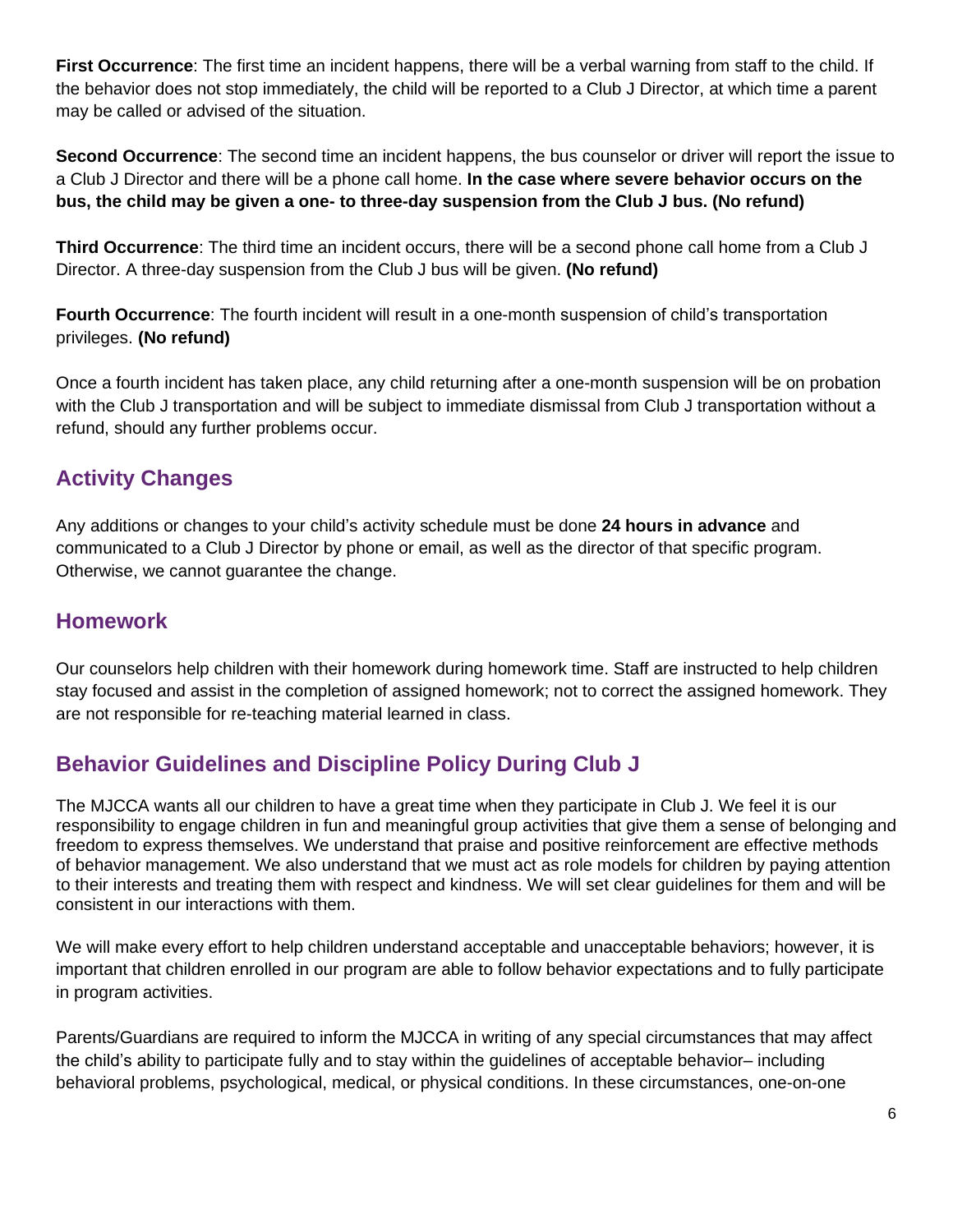counselors (facilitators), provided by and paid for by parents/guardians, are welcome in our program to help assist the child to participate and follow our behavior expectations. The MJCCA is not responsible for providing one-on-one care. **Children enrolled in our programs must have the ability to participate in a group care environment with a ratio of 2 or 3 staff to 15 children.** 

#### **Behavior Expectations**

- Children must cooperate with staff and follow directions.
- Children must respect other children, staff, MJCCA equipment, and facilities.
- Children must stay with their designated group, adhering to our supervision requirements.
- Children must refrain from any behavior that threatens the safety or wellbeing of any staff person or child in our program, including themselves.
- Threatening behaviors that are unacceptable include, but are not limited to:
	- o making fun of or insulting someone
	- o bullying
	- o making obscene gestures or comments or using foul language
	- o touching self or others inappropriately
	- $\circ$  revealing private parts of the body
	- $\circ$  punching, kicking, slapping, biting, or inappropriate physical contact of any kind
	- o taking someone's things or stealing
	- o writing nasty things about someone
	- o shouting at someone
	- o gossiping about someone
	- o threatening someone with physical violence

## **Discipline Policy During Club J**

#### **Step One:**

Children who fail to meet the stated behavior expectations, or who participate in unacceptable behaviors as described above, will be given a verbal warning by their counselor. At that time, staff will point out the unacceptable behavior, discuss how this behavior affects others, and offer suggestions for the child to use an alternative, positive behavior. Children will be guided in an age-appropriate manner. Younger children may require more coaching than older children, who may only receive one verbal warning. **If the incident warrants, the child may receive an immediate one- to three-day suspension from Club J.**

#### **Step Two:**

If a child continues to have difficulty with his or her behavior, the child's parent/guardian will be notified with an incident report and/or a phone call during program hours. The child will be asked to take responsibility for the behavior by describing the behavior to his or her parents/guardians. We ask that parents assist us in helping children to be accountable for their own behaviors. A child that admits to and takes responsibility for his or her mistakes is taking a step toward changing the behavior. At this point, the child will help to decide on a consequence for the behavior that will be designed to help change the behavior while in our program. (For example, a child that throws a ball at someone's head may become a referee for that game in the future, making sure nobody breaks the rules; or the child may be asked not to participate in a favorite activity for a time.)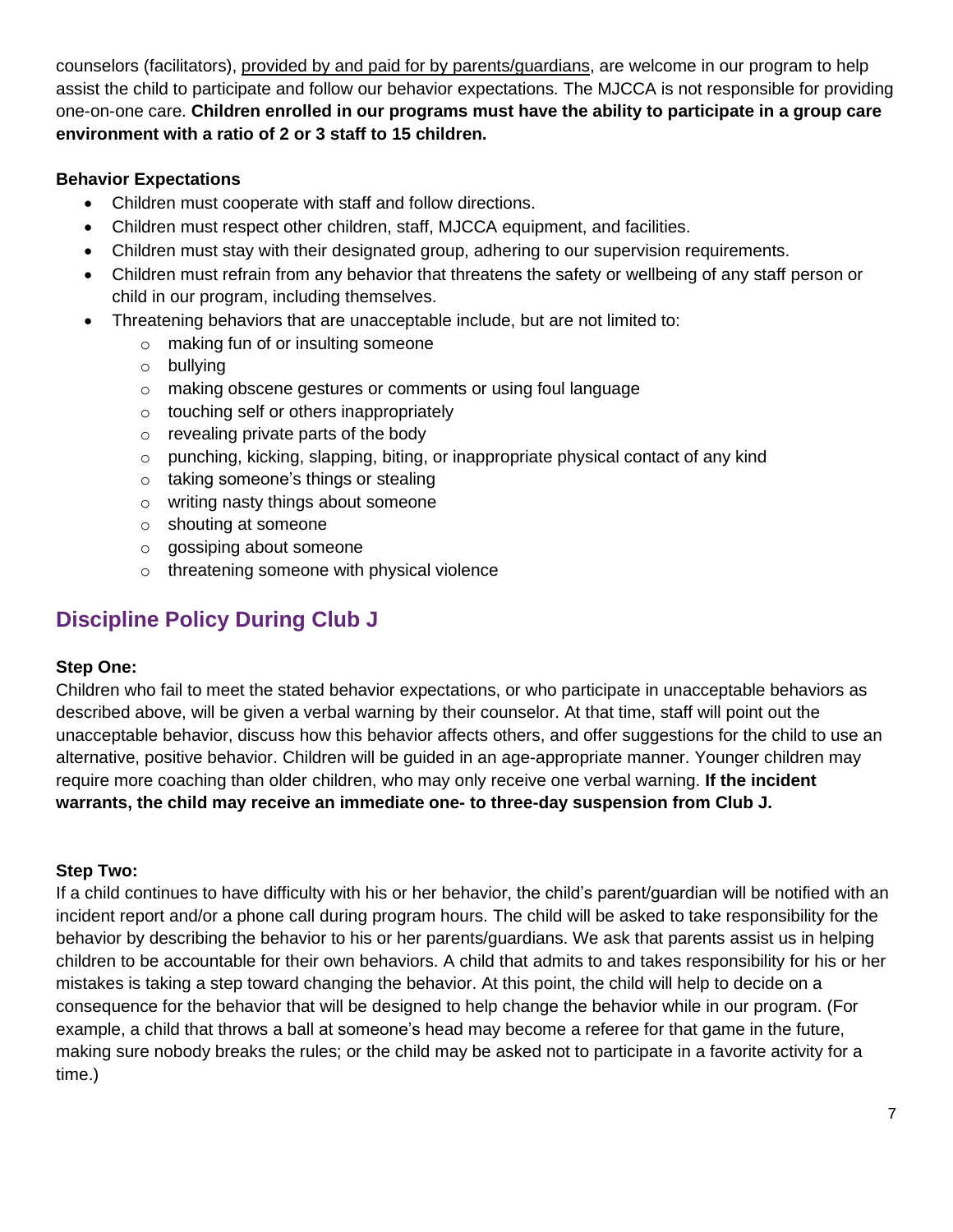#### **Step Three:**

If the child's behavior continues to be disruptive or threatening, the child will be subject to suspension or dismissal, at which time **refunds will not be given.** Parents/guardians will be called immediately and asked to pick up the child right away. Depending upon the nature of the event, the child may be dismissed for the remainder of the day or suspended for more than one day. Our staff will work closely with parents to help a child succeed in a group setting, however, it is ultimately the parents' responsibility to deal with any major difficulties that a child is having. If, after repeated interventions and attempts to help a child learn positive behaviors, the child continues to be unable to function in a group care environment, that child may be asked to leave our program permanently.

#### **Behaviors that may lead to immediate dismissal, suspension, or expulsion from our program without any prior incident, include but are not limited to:**

- Fighting or other violent or dangerous behavior
- Inappropriate actions, including, but not limited to, cursing, bullying, conversations of an adult nature, exposing inappropriate body parts, inappropriately touching self or another individual
- Running away from their designated group area
- Possession of a weapon of any kind
- Vandalism or destruction of property
- Theft

## <span id="page-7-0"></span>**Inclusion Guidelines**

**The MJCCA's Inclusion Program strives to provide the support and flexibility necessary to enable youth with special needs to participate in our innovative programs alongside their typically developing peers.** Youth with special needs are supported by our Inclusion Team through program accommodations and may also receive individualized support. Our Inclusion Team collaborates with parents, educators, and staff to ensure the best possible program placement for youth of all abilities. The goal of our Inclusion Program is to provide the support necessary so all youth may access the transformative opportunities available at the MJCCA. **For new participants seeking inclusion support, an intake process must be completed prior to confirmed enrollment. This will ensure that your child's experience is as successful as possible.**

#### **Please complete the intake process on the application which includes the questions below.**

- 1. What type of support, if any, does your child receive at school?
- 2. Does your child have a specific diagnosis?
- 3. What are your child's strengths and weaknesses?
- 4. What are your child's current areas of need or challenges?
- 5. Will your child be taking medication during the program?
- 6. Does your child have a physical condition that would impact their participation?

#### **Due to the fast-paced environment of Club J (including many transitional periods), we want all parents to acknowledge that it may not be the best fit for every child.**

#### Participants who are the most successful include:

- $\rightarrow$  Children who participate safely and willingly with a group of peers in a variety of settings and activities
- **→** Children who display non-aggressive behaviors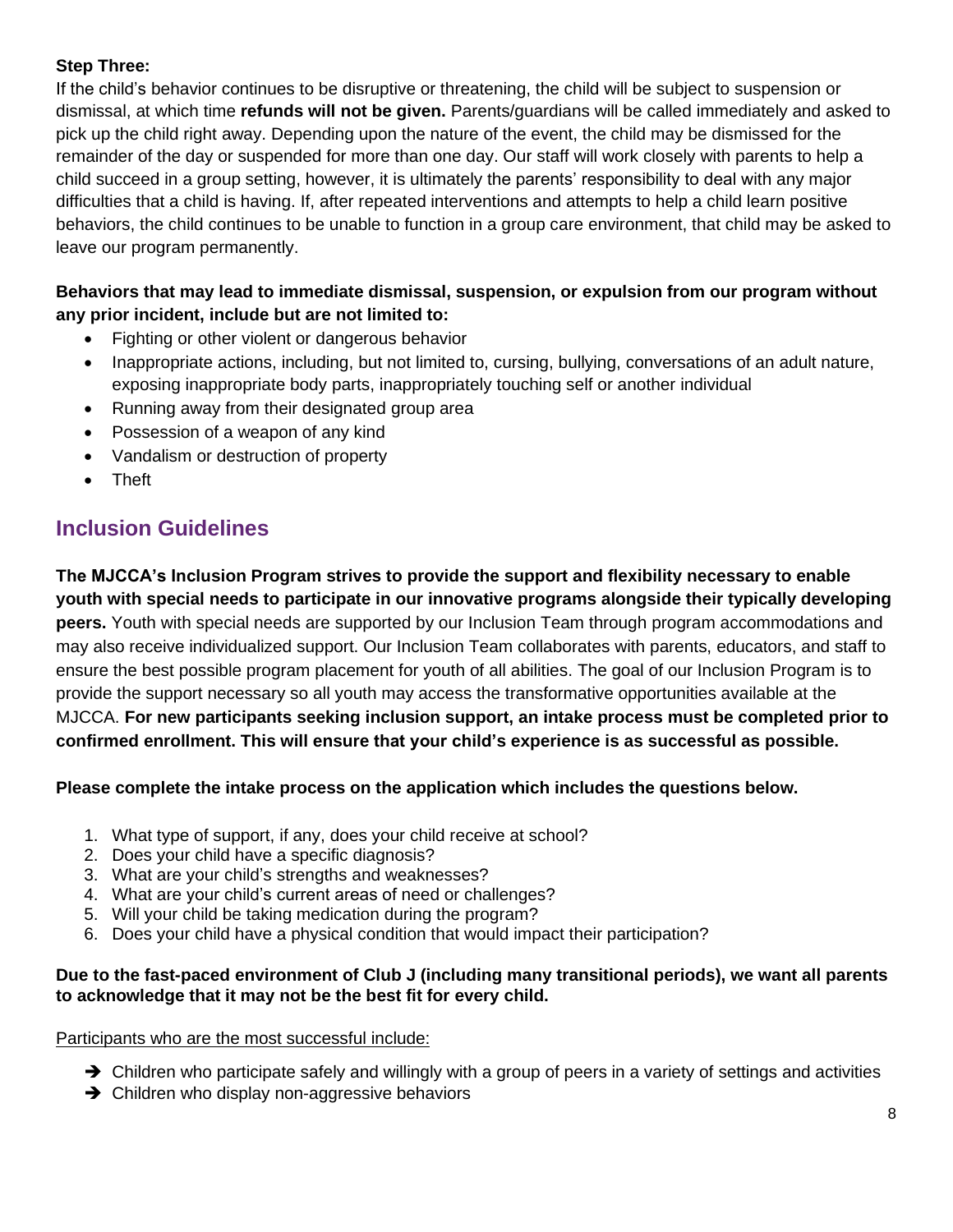- $\rightarrow$  Children who can keep their hands to themselves
- **→** Children who are not a threat to themselves or others
- **→** Children who remain with the group and follow directions provided by staff
- **→** Children who understand the difference between right and wrong decisions

Should behavior incidents occur, each participant and incident are evaluated on a case-by-case basis.

- **→** What was happening before the incident?
- ➔ What are the known challenges for this participant?
- ➔ What are the participant's goals (i.e. social skills, self-regulation, etc.)
- ➔ What supports are in place? (i.e. facilitator, communication device, etc.)

#### **Should there be issues that consistently arise, it will be up to the staff discretion whether to put one-toone facilitation in place or if dismissal is necessary.**

Should facilitation be required, we encourage all families to provide their own support staff. If you need assistance in this process, we can help you. Please note, if we can provide the staff for you, there is **an additional charge of \$350/week based on a 5-day enrollment schedule.** Additionally, it may take some time to get staff hired in our system. **Your child will not be allowed to return to the program until this process is completed.** While we aim for a two-week turnaround, we have encountered situations where it has been longer.

## <span id="page-8-0"></span>**End-of-Day Pick Up**

Parents/Guardians may pick up their child from the program at any time; however, they must be officially checked out from the Club J Checkout table. A staff member will be seated near the front desk at the entrance to the MJCCA from 3:00 pm - 6:00 pm to allow for an easier pickup. **Dismissal numbers are assigned per child. You must know your child's individual dismissal number, and anyone else picking up your child must know this number, or provide ID, otherwise, your child will not be released into their care.** All children must be picked up by 6:00 pm. In the event you will be late, please call or email Club J in advance to let them know. A late fee of \$2 per minute per child will be charged to your JCC account when pick up occurs after 6:00 pm.

## <span id="page-8-1"></span>**Security**

Children must be signed out at pickup from Club J each day. **You may designate other individuals to pick up your child in the Club J Forms however, they MUST know your child's assigned dismissal number that has been given to you. If a person arrives to pick up your child that does not know your child's dismissal number, regardless of being on your designated pickup list, your child will not be released into their care until a parent is reached via phone. In that event, they must have picture identification with them to prove their identity.** Please be sure to tell your child's dismissal number to all potential individuals who might pick up your child during the year. In this case, please email [clubj@atlantajcc.org](mailto:clubj@atlantajcc.org) to let us know that a specific individual is picking up and we will check their identification instead of requiring the dismissal number. Prior notification must be made.

If your child participates in any other MJCCA programs (i.e. dance, gymnastics, sports etc.) please let us know prior to the start of the semester if you are picking them up directly from the activity or if you need them to be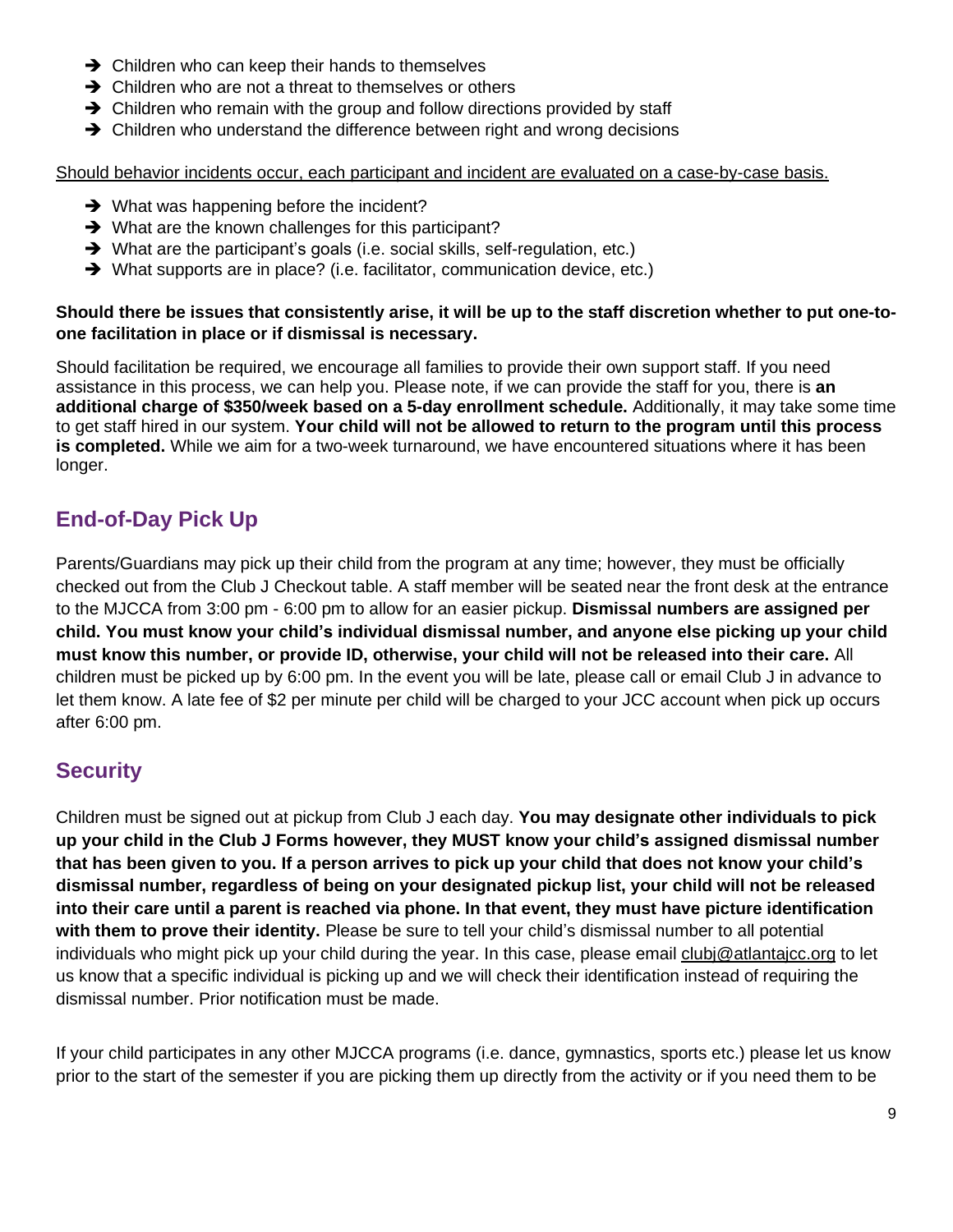brought back to Club J.

All Club J staff will be in constant contact with each other and a Club J Director via walkie-talkie. Club J Directors will also carry a walkie-talkie connected with MJCCA Security and the front desk. Therefore, should an emergency occur, there will not be a delay in alerting the necessary resources.

Fire drills will be conducted monthly. Tornado and other emergency drills will be conducted every six months. This will allow the children and staff to know what to do and where to go in the event of an actual emergency. We will be sure to do these in a way that the children are not frightened or anxious by this process.

## <span id="page-9-0"></span>**Snacks**

Club J does not provide snack. Please feel free to send your child with as many snacks as you wish. Snacks do NOT need to be kosher. We find that children arrive to Club J pretty hungry and recommend at least two snacks.

## <span id="page-9-1"></span>**Health & Medication**

To help us prevent the spread of illness amongst our staff and children, please keep sick children at home. We are required to exclude sick children with the following symptoms or signs of illness for 72 hours. We will call you to pick up your child when:

- 1. There is a fever of 99.5 degrees or over. If your child develops a fever, he or she must be fever-free, without fever medication, for 72 hours before returning to our program.
- 2. There is diarrhea or vomiting.
- 3. Your child has a communicable disease such as strep throat, viral blisters (chicken pox), impetigo, conjunctivitis, or lice. These illnesses must be treated immediately, and the child must be symptom-free for a full 24 hours before the child may return to our care.

#### **Regarding medications, please be aware that we must:**

- 1. Obtain a signed consent form to administer any over-the-counter, homeopathic, natural, or prescription medications. This form must specify dosage, times, and dates to be administered. You may find these forms on the MJCCA website under Club J.
- 2. Dispense only medications that are in their original, labeled containers.
- 3. Confiscate any over-the-counter medications from children carrying such items.

## **COVID-19 Protocol and Policies**

Throughout the pandemic we have continually monitored all public health guidelines. Upon evaluating the most recent Centers for Disease Control and Prevention guidelines, the MJCCA will transition to a mask optional policy starting Monday, March 14. If public health guidelines change regarding masks, we will reevaluate accordingly. As always, we will continue to evaluate and follow CDC guidelines and will update you as we get closer to the start of the program for the 2022-2023 school year.

**COMMUNICATION:** If a person in a cohort is COVID positive, cohort families will be immediately called.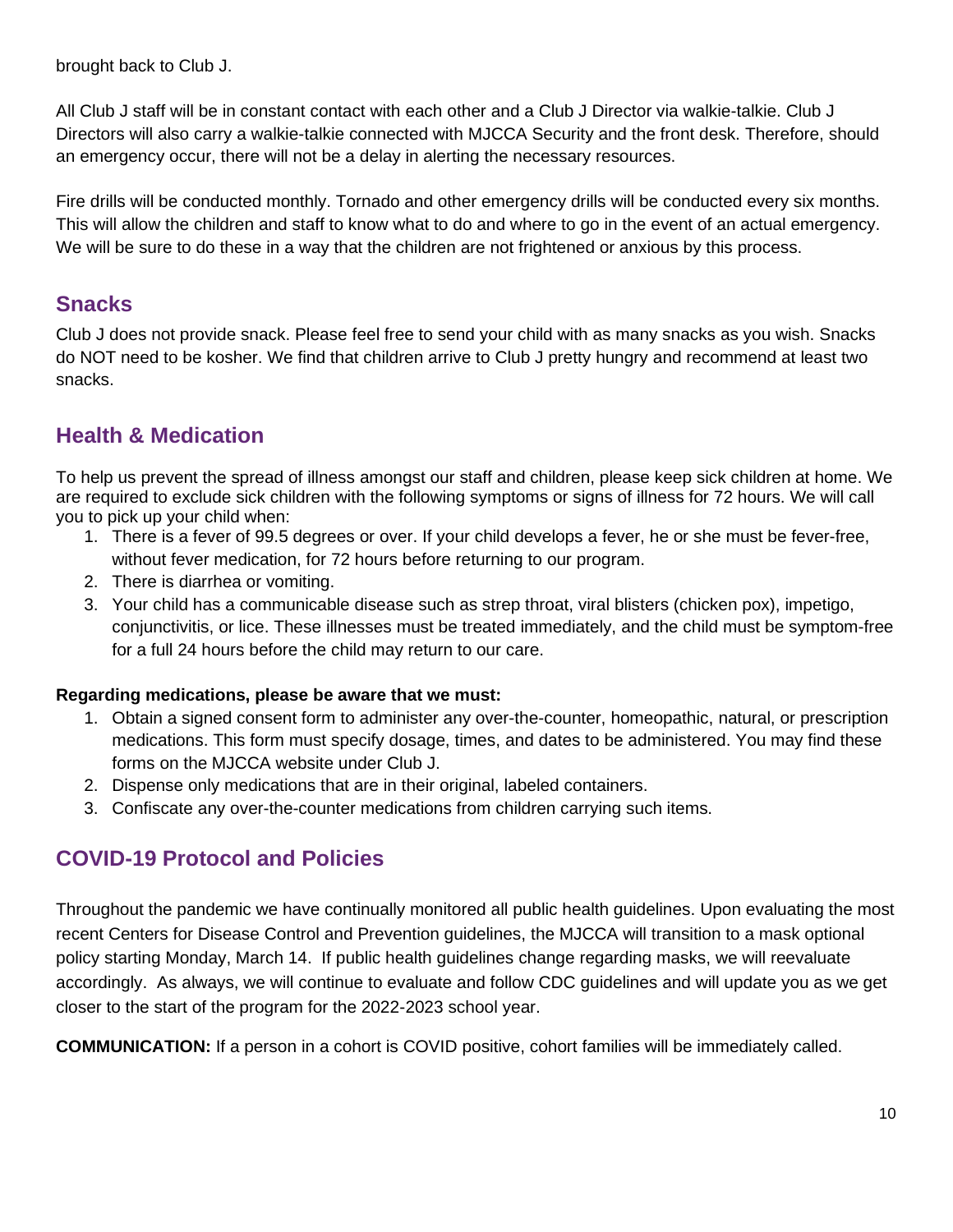## <span id="page-10-0"></span>**Personal Property**

**The MJCCA is not responsible for lost or missing items.** Children MUST refrain from bringing personal electronics equipment, trading cards, jewelry, and other valuables to our program. Please make sure that jackets and sweatshirts are labeled with your child's first and last name, as these are the most common items to be misplaced. Any items left behind that do not have a label with a child's name will be donated or thrown away. Any items left behind that have a child's name on them will be returned to the group the following day.

## <span id="page-10-1"></span>**Bathroom Policy**

All children enrolled in Club J are expected to be toilet trained. Toilet trained means that the child wears underwear, does not wet or soil him or herself except on rare occasions, can express to an adult when he or she must go to the bathroom and can handle himself or herself in the bathroom independently. This includes being able to manage his or her clothing, operate a toilet, and clean his or her own body.

## <span id="page-10-2"></span>**Outdoor Play**

Outdoor activities may consist of field sports, nature walks, or other outdoor activities. Therefore, please make sure that your child has sunscreen with them and a sweatshirt or jacket with them on days that it might get colder in the late afternoon.

## <span id="page-10-3"></span>**Parent/Legal Guardian Concussion Awareness**

#### **Why do I need to know about concussions?**

Club J participants partake in plenty of outdoor activities and sports after school to stay active and have fun! While we use safety precautions and have staff supervision, we want to make sure parents are familiar with concussions in the unlikely event a child is injured.

#### **What is a concussion?**

A concussion is an injury to the brain. It can be caused by a blow or bump to or around the head. This causes the brain to move inside the skull which can change how the brain works or processes information. Adolescent athletes are particularly vulnerable to the effects of concussion. A concussion has the potential to result in a temporary disruption of normal brain function. Continued participation in any sport or activity following a concussion can lead to worsening concussion symptoms, as well as an increased risk for further injury to the brain, and even death.

It is important to remember:

- A concussion usually does not result in loss of consciousness. Only about 10 percent of concussions involve a loss of consciousness.
- Headache is the most common symptom, but you do not have to have a headache to have a concussion.
- Since a concussion does not involve a structural injury to the brain, imaging such as a CT scan or MRI will look normal.
- Healing occurs over time and not right away.